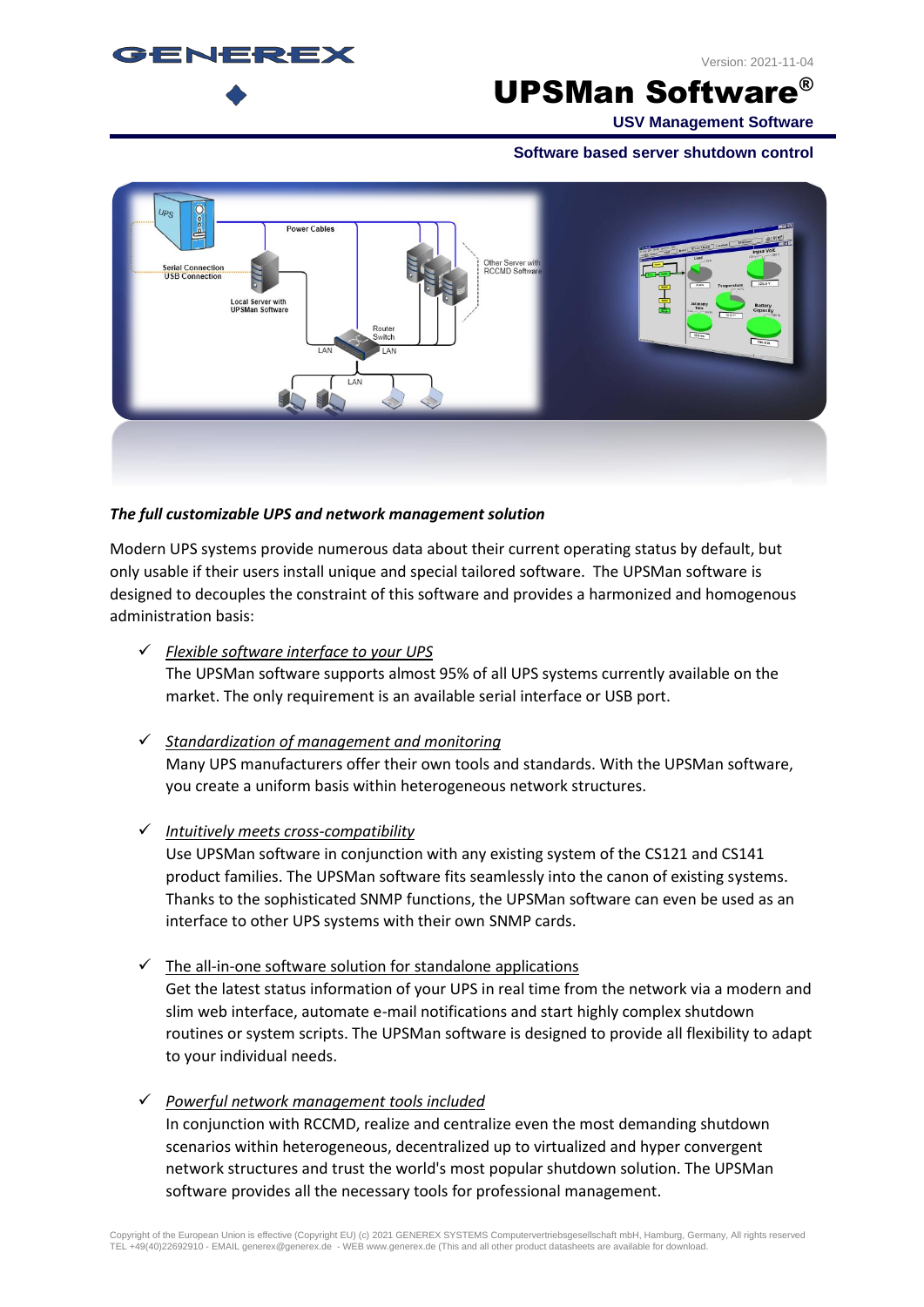

Version: 2021-11-04

## UPSMan Software®

**USV Management Software**

#### **Software based server shutdown control**

## *Scope of functions*

#### *Core functions*

The UPSMan software is a holistic software package for communication, visualisation and emergency management. The core tasks include

- **Communication**
- Information
- **Logging**
- **Management**

The UPSMan software is largely pre-configured to help inexperienced beginners starting, and offers experienced users' numerous functions for complex network-wide emergency management, including notification of all affected and relevant network participants via SMS, email or own script-controlled information channels.

## *Uniform and convenient web interface*

The intuitive, uniform web interface provides all relevant information about the monitored UPS in real-time and offers easily accessible status information about past events, charge/discharge cycles and collected measurement data.

The integrated Data log Chart graphically displays all the measurement data collected and thus provides an overview of the condition of the batteries.

## *Complex event control in PLC style*

For experienced users, the UPSMan software offers a wellsorted arsenal of tool to react to events and configure an appropriate response behaviour:

- Automate e-mail notifications
- Start your own scripts and batch files
- Schedule and integrate shutdown sequences
- Monitor the status of the UPS system and receive warning messages
- And do much more …

|                  | Search UPS:<br>SNMP Adapter / RFC 1628<br>Location:           |
|------------------|---------------------------------------------------------------|
|                  | Power [VA]:<br>1000<br>110<br>Hold time [m]:                  |
| Load [VA]:       | 1000<br>Recharge time [h]:  8                                 |
| Device:          | Date of Battery Installation [DD.MM.YYYY]: [15.10.2021        |
| Port:            | <b>USB</b>                                                    |
| Address:         | 110.115.23.5 public<br>Listen Port:<br>5769                   |
|                  | Licencekey: /4DWP4X0034113674<br>UPS ID:<br>0                 |
|                  |                                                               |
|                  | Reset to Factory Settings                                     |
| $V$ 6.3.1.8:1380 | p 1995-2021 GENEREX SYSTEMS Computervertriebsgesellschaft mbf |



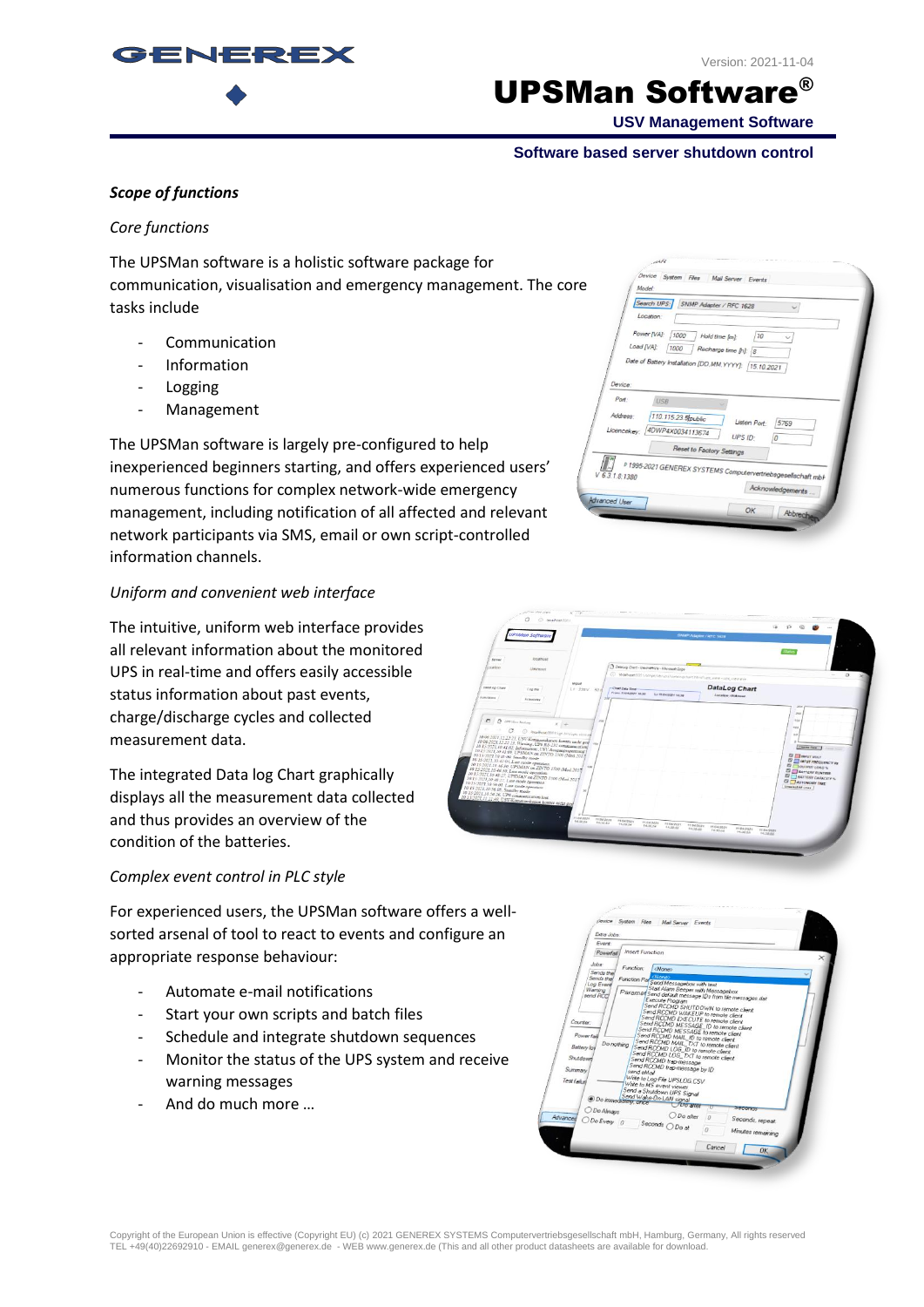

## UPSMan Software®

**USV Management Software**

#### **Software based server shutdown control**

#### *RCCMD included*

GENERE)

Each UPSMan software package is at the same time a fullyfledged RCCMD server with which you can send RCCMD control signals to any clients.

In combination with RCCMD - the world's most popular shutdown solution in the highly critical infrastructure sector - you can realize even the most complex shutdown scenarios with the UPSMan software.

- Hyper convergent server structures
- Decentralized network structures
- Heterogeneous networks
- Hyper-V
- VMware
- **Nutanix**
- …

#### *Compatible with management systems*



| Ë<br>Ψ<br><b>A 011</b><br>$\overline{a}$<br><b>COLU</b><br><b>Distances</b><br>1000<br>$1000 + 1000$<br> |
|----------------------------------------------------------------------------------------------------------|
| $\sim$<br>the country<br><b>Fax</b><br>the system configuration<br><b>CONTRACTOR</b>                     |
|                                                                                                          |

#### *With UNMS 2, the fully-fledged network management system, unleash management at its best!*

The UPS Network Management System UNMS can actively manage monitored uninterruptible power supply systems as well as numerous system-related and non-system components and, if necessary, perform automatic actions that are reserved for specialist personnel in the case of pure monitoring.